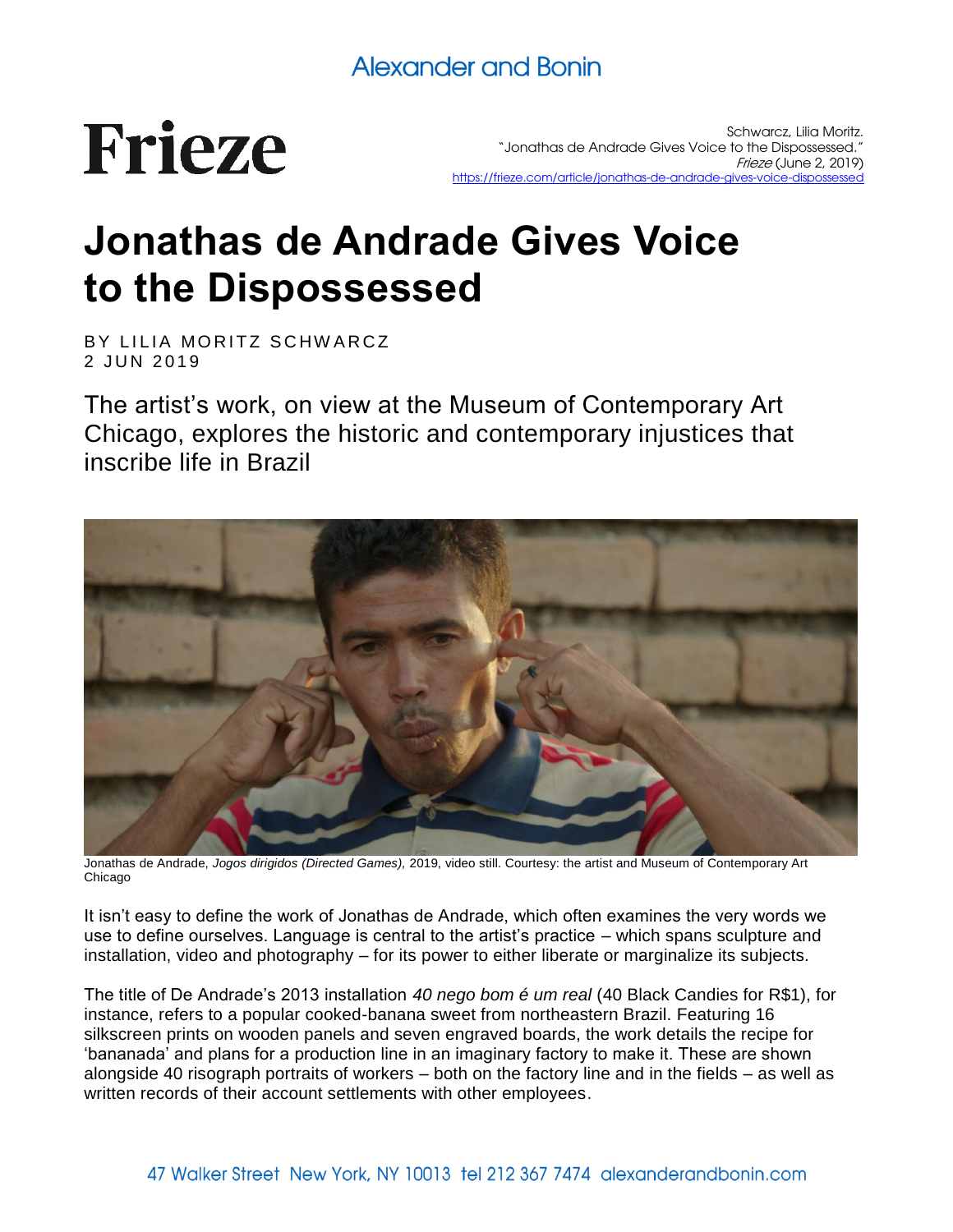*Nego* – Portuguese slang for black – may denote intimacy and affection, but can also be used as a racist slur. Brazil, which only legally abolished slavery in 1888, remains largely economically dependent on black workers, most of whom are still today underpaid and have unequal access to education, healthcare and other resources. The *nego* candy, then, serves as a metaphor for structural racism, hidden beneath a veneer of civility yet rotten to the core. Rather than depict black workers as victims, however, De Andrade's piece lends them agency: in these exuberant images, saturated with bright, tropical colours, their expressions and gestures appear unselfconscious and unrestrained.



Jonathas de Andrade, *40 nego bom é um real* (40 Back Candies for R\$1), 2013, installation view. Courtesy: the artist, Museu de Arte do Rio and Galeria Vermelho, São Paolo

*40 nego bom é um real* is part of a more ambitious project, the 'Museu do Homem do Nordeste' (Museum of Northeastern Man, 2013–ongoing), which refers to an anthropological museum of the same name, in the northeastern city of Recife, where De Andrade lives and works. It was founded in 1979 by the anthropologist Gilberto Freyre, who espoused the notion of a mellowed and mestizo Brazil, which derives strength from its hybrid culture and ethnic diversity. While the museum's collection of more than 15,000 objects celebrates the historical and social formation of the region, it nonetheless separates artworks from artefacts according to mostly Eurocentric classifications.

In an effort to align the museum more closely with its postcolonial subjects, De Andrade placed small ads in local newspapers soliciting workers to pose for posters for the institution. The resulting *Cartazes para o Museu do Homem do Nordeste* (Posters for the Museum of Northeastern Man, 2013) vary in format depending on the nature of each encounter: some subjects sit for intimate portraits; others pose heroically, chests bared; others still are in repose, apparently enjoying the end of a long working day. There are many Northeastern Men here, forcing viewers to confront problematic stereotypes that traffic in ethnic exoticism. De Andrade's photographs carry an erotic charge that is highly ambivalent. Are these men being objectified by the museum, its patrons or the artist himself? By lending a human face to an anthropological display, the work prompts viewers to question their own relationship to all such institutions, and the living cultures they treat with false objectivity.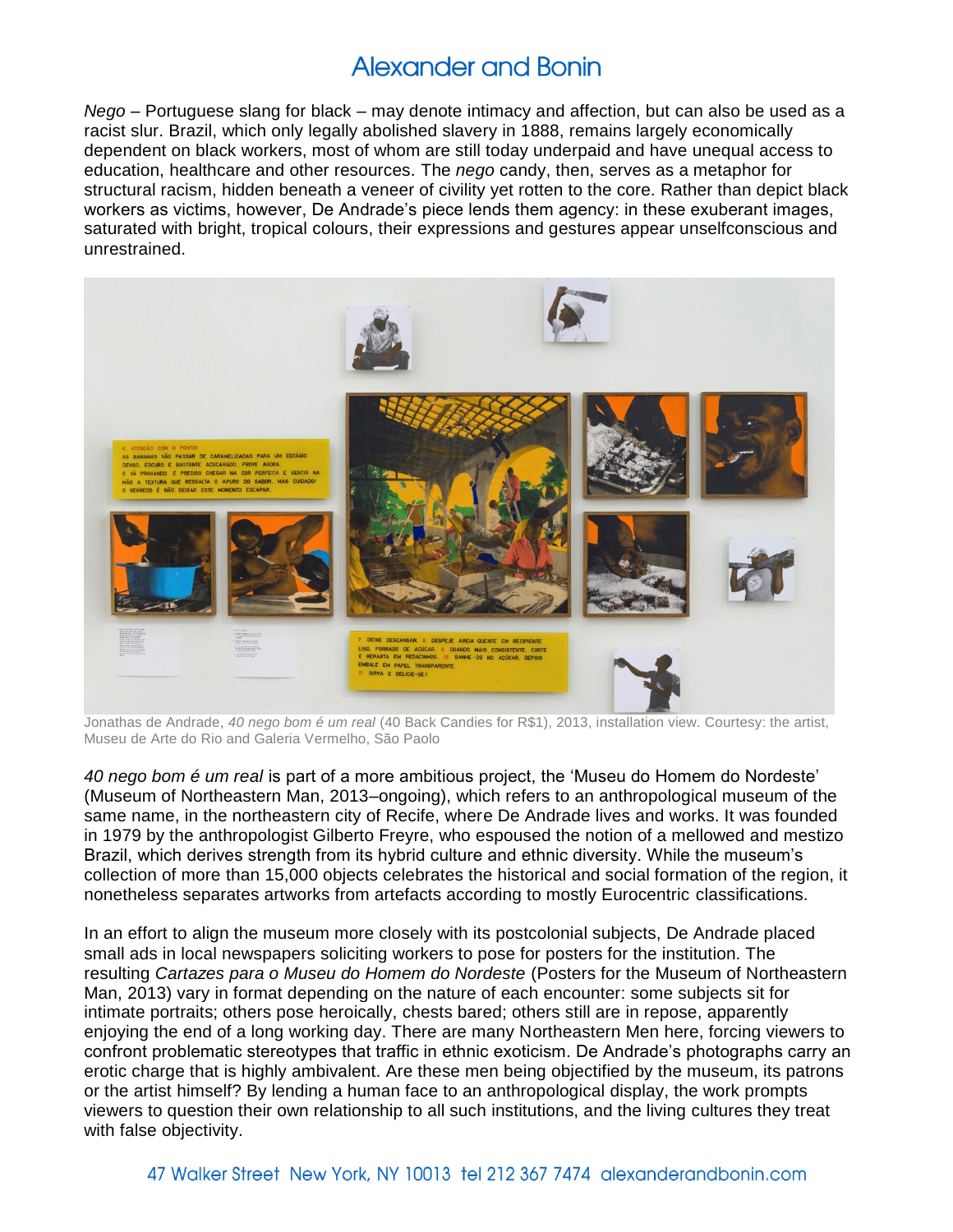

Jonathas de Andrade, *Cartazes para o Museu do Homem do Nordeste* (Posters for the Museum of Northeastern Man), 2013, digital prints, wood, iron, dimensions variable. Courtesy: the artist and Galeria Vermelho, São Paolo

The project also includes *O Levante* (The Uprising, 2012–13), a film documenting Recife's first horse-and-cart race, which De Andrade organized in 2012. The artist defied a municipal restriction against farm animals entering the city's historic centre by inviting hundreds of participants to compete on its cobblestoned streets and bridges. The sound of *brega* blasting from their boomboxes loudly chafes at Recife's logic of gentrification and reveals – despite official urbanization efforts – that the boundaries between rural areas and the city are fundamentally porous. The video footage, as well as the accompanying photographic documentation, shows farmers in tank tops and football shirts charging through the city centre. Their stern, focused expressions belie the thrill of the race, suggesting a different kind of uprising might be underway. Here, a vulnerable population treated with official silence responds with thunderous noise. Once again, De Andrade's work brings them into the foreground, casting light on the diversity of Brazil.

'Museu do Homem do Nordeste' is a work in progress: each time De Andrade exhibits the installation, he incorporates his latest research. When it was shown at the Museu de Arte do Rio in 2014 – following a first iteration at São Paulo's Galeria Vermelho – it included a piece with another hard-to-translate title, *Suar a camisa* (Working Up a Sweat, 2014). De Andrade approached labourers on local farms as they were heading home after their shifts and asked them to trade their sweaty shirts for new ones. The compiled 'catalogue' of 120 colourful tops – distinguishable by their advertising brands, political campaign slogans and football logos – hung from wooden mannequins in a snaking line, creating a powerful presence and blocking visitors' easy passage through the gallery. It was as though the space had been occupied by low-wage labourers who, without a safety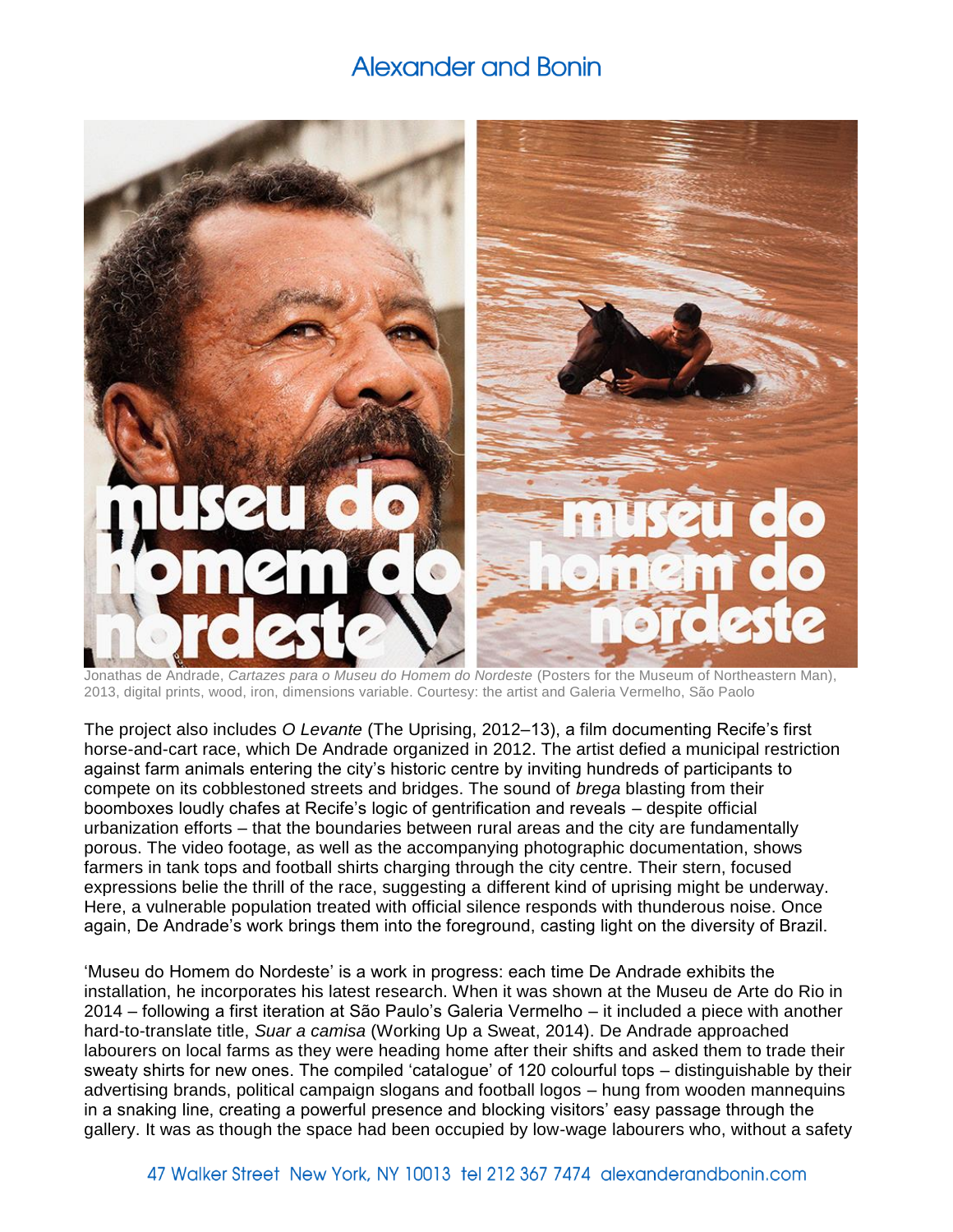net to fall back on, have suffered the most from Brazil's ongoing economic recession. In fact, since 2013, the country's unemployment rate has more than doubled. De Andrade's installation also recalls those who have demonstrated publicly throughout Brazil against the government's economic policies, rising fuel prices and entrenched corruption.



Jonathas de Andrade, *Suar a camisa* (Working Up a Sweat), 2014, 120 shirts and wooden supports, dimensions variable. Courtesy © the artist and Museum of Contemporary Art Chicago; photograph: Nathan Keay

Socioeconomic despair is also the underlying theme of a new installation, *Um pra um*(One to One, 2019), commissioned for De Andrade's solo exhibition of the same name at the Museum of Contemporary Art (MCA) Chicago, which opened in April. Clay bars mounted on a large gallery wall trace the floor plan of an improvised settlement, which developed along the railroad tracks in Recife to house many of the city's poorest families. True to its title, the site's layout is reproduced here at one-to-one scale, in the earthen material of its floors. Though imposing in the context of the gallery, these homes are clearly cramped and inadequate. By inviting viewers to temporarily occupy the same space as the marginalized inhabitants of these dwellings, the work induces us to empathize with, or even take responsibility for, the conditions of their extreme poverty. Here, as in so much of his art, De Andrade lends visibility to individuals mostly overlooked by society.

For the way it engages with human bodies at scale, *Um pra um* reflects Brazilian dramaturg Augusto Boal's notion of 'the theatre of the oppressed', which proposes that all spectators are also actors because they participate in the interpretation of the actions they observe and, in the process, produce new meanings. To this end, De Andrade's works can often be read in conflicting ways: are the assembled shirts of *Suar a camisa* a reference to the anger of the disenfranchised poor or a tender monument to their unfairly recompensed labour? Do horses running amok in central Recife represent an 'uprising' of the city's underclass or a celebration of a lost privilege?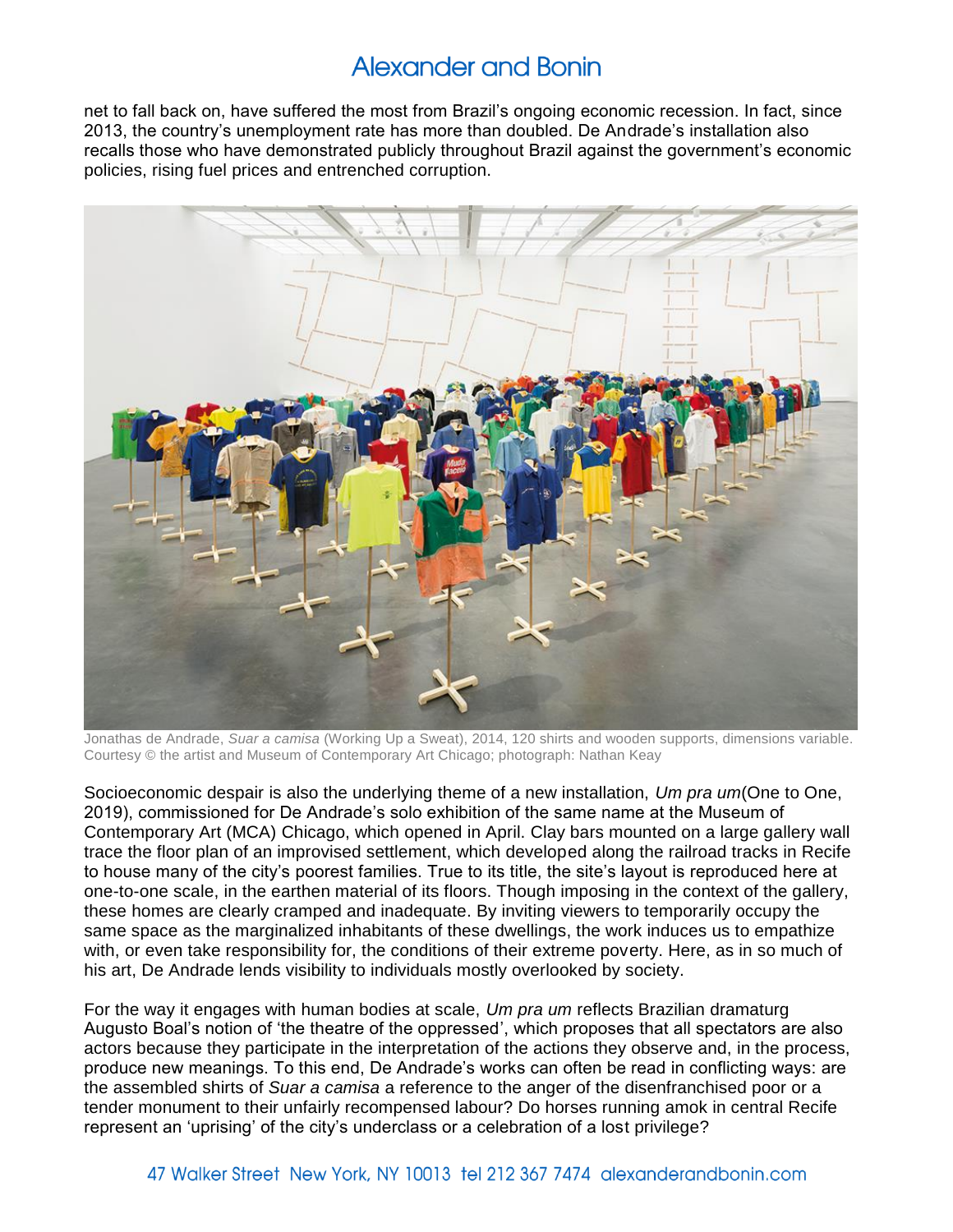

Jonathas de Andrade, 'One to One', exhibition view. Courtesy: © the artist and Museum of Contemporary Art Chicago; photograph: Nathan Keay

The artist again addresses questions of inequality in *Infindável mapa da fome* (Endless Hunger Map, 2019), another new installation at MCA Chicago, which concerns the Sudene, a government bureau that, together with the Brazilian army, mapped the entire national territory in order to better keep it under state control. (The programme still exists today, albeit in digital form.) The work's title refers to the writings of Josué de Castro (1908–73), a physician, diplomat and geographer from Recife, whose groundbreaking books, *Geografia da fome* (Geography of Hunger, 1946) and*Geopolítica da fome* (Geopolitics of Hunger, 1951), sought to explain the socioeconomic roots of famine in his country and around the world.

De Andrade assembled 42 existing Sudene maps, which together cover the entire territory of the Kayapo Mekranoti people in southern Pará state, and invited 19 Kayapo women to add to the maps the markings that they often use to adorn their own bodies. The result is a constellation of black and white flags that suggests an occupation – not by the army or a resource-extraction company, but by the indigenous nations themselves. An accompanying key credits the woman who decorated each map alongside a photograph of her hand and a written interpretation of her geometric design. Symbols for water and air reclaim a territory marked by conquest and deforestation for the native bodies nurtured by its land.